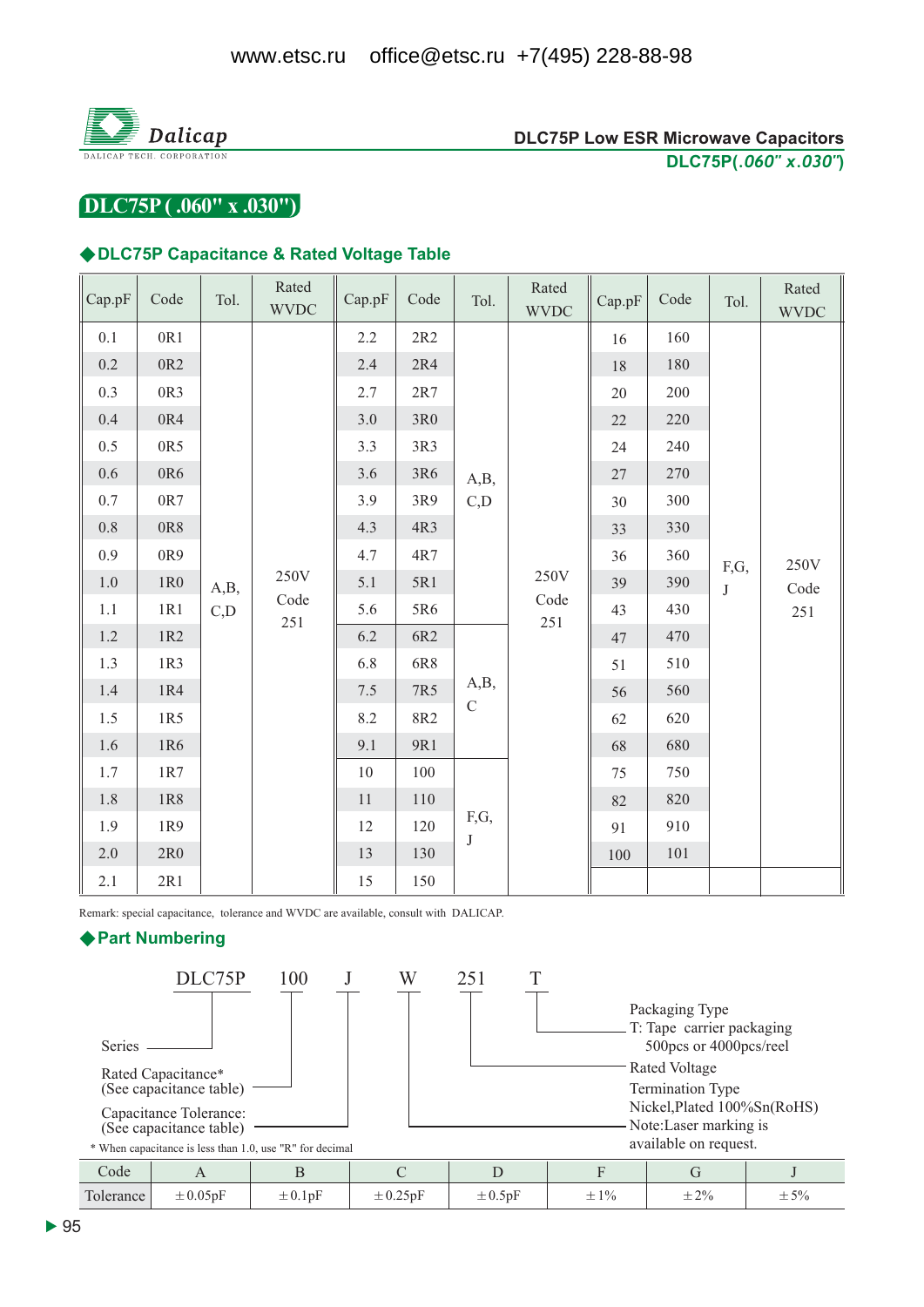

# ◆ DLC75P Chip Dimensions

unit:inch(millimeter)

|        | Term.<br>Code |                 |                                      | Plated                               |                                      |                                      |                 |
|--------|---------------|-----------------|--------------------------------------|--------------------------------------|--------------------------------------|--------------------------------------|-----------------|
| Series |               | Type / Outlines | Length                               | Width                                | Thickness                            | Overlap                              | Material        |
|        |               |                 | (Lc)                                 | (W <sub>c</sub> )                    | (Tc)                                 | (B)                                  |                 |
| DLC75P | W             | Tc<br>Chip      | $.060 \pm .006$<br>$(1.60 \pm 0.15)$ | $.030 \pm .006$<br>$(0.80 \pm 0.15)$ | $.030 \pm .006$<br>$(0.80 \pm 0.15)$ | $.140 \pm .006$<br>$(0.35 \pm 0.15)$ | Sn/Ni<br>(RoHS) |

# ◆ Design Kits

These capacitors are 100% RoHS. Kits contain 10(ten) pieces per value; number of values per kit varies, depending on case size and capacitance.

| Kit        | Description<br>(pF) | Values (pF)                                                                      | <b>Tolerance</b> |
|------------|---------------------|----------------------------------------------------------------------------------|------------------|
| DKDLC75P01 | $0.1 - 2.0$         | $0.1, 0.2, 0.3, 0.4, 0.5, 0.6, 0.7, 0.8, 0.9, 1.0, 1.1, 1.2, 1.5, 1.6, 1.8, 2.0$ | $\pm 0.10pF$     |
| DKDLC75P02 | $1.0 - 10$          | 1.0, 1.2, 1.5, 1.8, 2.0, 2.2, 2.4, 2.7, 3.0, 3.3, 3.9, 4.7, 5.6, 6.8, 8.2        | $\pm 0.10pF$     |
|            |                     | 10                                                                               | $\pm$ 5%         |
| DKDLC75P03 | $10 - 100$          | 10, 12, 15, 18, 20, 22, 24, 27, 30, 33, 39, 47, 56, 68, 82, 100                  | $\pm$ 5%         |

# **◆ Performance**

| <b>Item</b>                           | Specifications                                                   |  |  |
|---------------------------------------|------------------------------------------------------------------|--|--|
| Quality Factor (Q)                    | $2.000$ min.                                                     |  |  |
|                                       | 10 <sup>5</sup> Megohms min. @ +25 <sup>°</sup> C at rated WVDC. |  |  |
| Insulation Resistance (IR)            | 10 <sup>4</sup> Megohms min. $@ + 125$ °C at rated WVDC.         |  |  |
| Rated Voltage                         | 250V                                                             |  |  |
| Dielectric Withstanding Voltage (DWV) | 250% of rated voltage for 5 seconds.                             |  |  |
| <b>Operating Temperature Range</b>    | $-55^{\circ}$ C to $+175^{\circ}$ C                              |  |  |
| Temperature Coefficient (TC)          | $0 \pm 30$ ppm/°C                                                |  |  |
| Capacitance Drift                     | $\pm$ 0.02% or $\pm$ 0.02pF, whichever is greater.               |  |  |
| Piezoelectric Effects                 | None                                                             |  |  |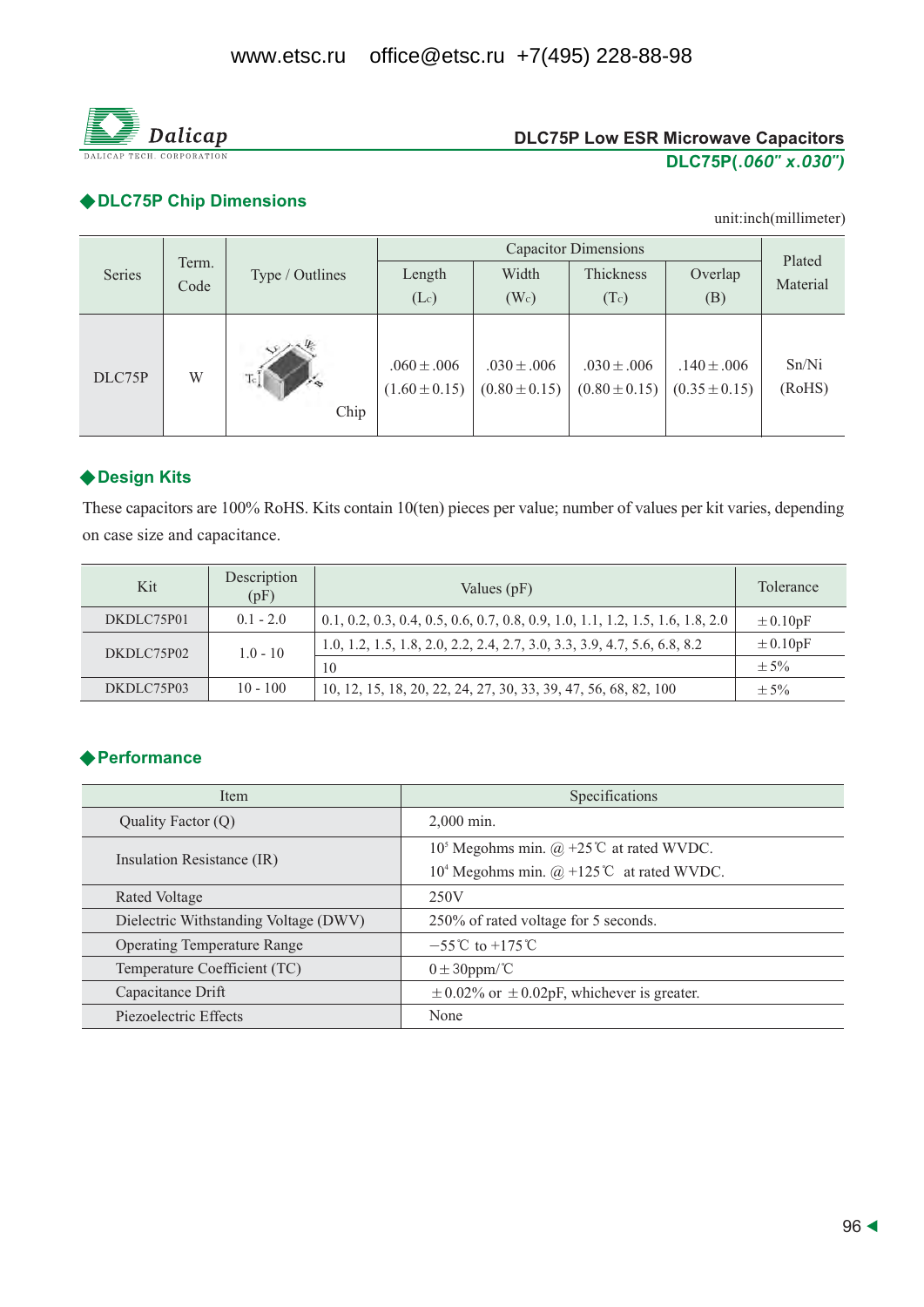

# ◆ Environmental Tests

| Item                             | Specifications                                | Method                                                                                                      |  |  |
|----------------------------------|-----------------------------------------------|-------------------------------------------------------------------------------------------------------------|--|--|
| Terminal                         | Termination should not pull off.              | Linear pull force exerted on axial leads soldered to                                                        |  |  |
| Adhesion                         | Ceramic should remain undamaged.              | each terminal. 2.0lbs.                                                                                      |  |  |
|                                  | No mechanical damage                          |                                                                                                             |  |  |
| Resistance                       | Capacitance change: $-1.0\% \sim +2.0\%$      | Preheat device to 150°C-180°C for 60 sec.                                                                   |  |  |
| to soldering heat                | Q > 500                                       | Dip in $260^{\circ} \pm 5^{\circ}$ C solder for $10 \pm 1$ sec.                                             |  |  |
|                                  | I.R. $>10$ G Ohms                             | Measure after $24\pm 2$ hours cooling period.                                                               |  |  |
|                                  | Breakdown voltage: 2.5 x WVDC                 |                                                                                                             |  |  |
|                                  | No mechanical damage                          | MIL-STD-202, Method 107, Condition A.                                                                       |  |  |
|                                  | Capacitance change: $\pm 0.5\%$ or 0.5pF max  | At the maximum rated temperature $(-55^{\circ}$ C and $125^{\circ}$ C)                                      |  |  |
| Thermal<br>Shock                 | Q > 2000                                      | stay 30 minutes.                                                                                            |  |  |
|                                  | I.R. $>10$ G Ohms                             | The time of removing shall not be more than 3 minutes.                                                      |  |  |
|                                  | Breakdown voltage: 2.5 x WVDC                 | Perform the five cycles.                                                                                    |  |  |
|                                  | No mechanical damage                          |                                                                                                             |  |  |
|                                  | Capacitance change: $\pm 0.5\%$ or 0.5pF max. | MIL-STD-202, Method 106.                                                                                    |  |  |
| Humidity,<br><b>Steady State</b> | Q > 300                                       |                                                                                                             |  |  |
|                                  | I.R. $>1$ G Ohms                              |                                                                                                             |  |  |
|                                  | Breakdown voltage: 2.5 x WVDC                 |                                                                                                             |  |  |
|                                  | No mechanical damage                          |                                                                                                             |  |  |
|                                  | Capacitance change: $\pm 0.3\%$ or 0.3pF max. | MIL-STD-202, Method 103, Condition A, with 1.5 Volts                                                        |  |  |
| Low Voltage<br>Humidity          | Q > 300                                       | D.C. applied while subjected to an environment of 85°C<br>with 85% relative humidity for 240 hours minimum. |  |  |
|                                  | I.R. $>1$ G Ohms                              |                                                                                                             |  |  |
|                                  | Breakdown voltage: 2.5 x WVDC                 |                                                                                                             |  |  |
|                                  | No mechanical damage                          | MIL-STD-202, Method 108, for 1000 hours, at 125°C.<br>200% Rated voltage D.C. applied.                      |  |  |
|                                  | Capacitance change: $\pm 2.0\%$ or 0.5pF max. |                                                                                                             |  |  |
| Life                             | Q > 500                                       |                                                                                                             |  |  |
|                                  | I.R. $>1$ G Ohms                              |                                                                                                             |  |  |
|                                  | Breakdown voltage: 2.5 x WVDC                 |                                                                                                             |  |  |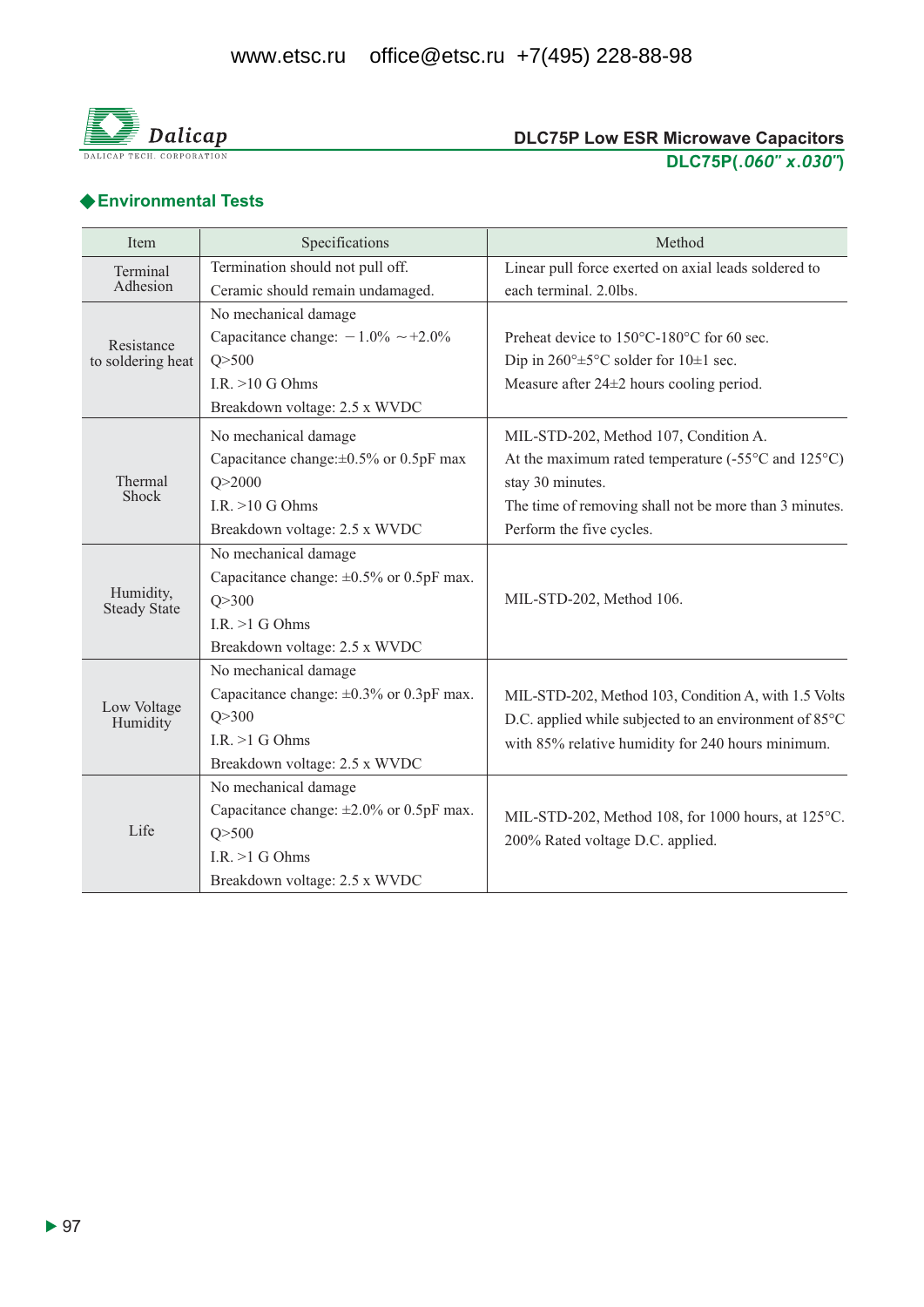

# ◆DLC75P Performance Curve





The First Parallel Resonance, FPR, is defined as the lowest frequency at which a suckout or notch appears in [S21]. It is generally independent of substrate thickness or dielectric constant, but does depend on capacitor orientation. A horizontal orientation means the capacitor electrode planes are parallel to the plane of the substrate; a vertical orientation means the electrode planes are perpendicular to the substrate.